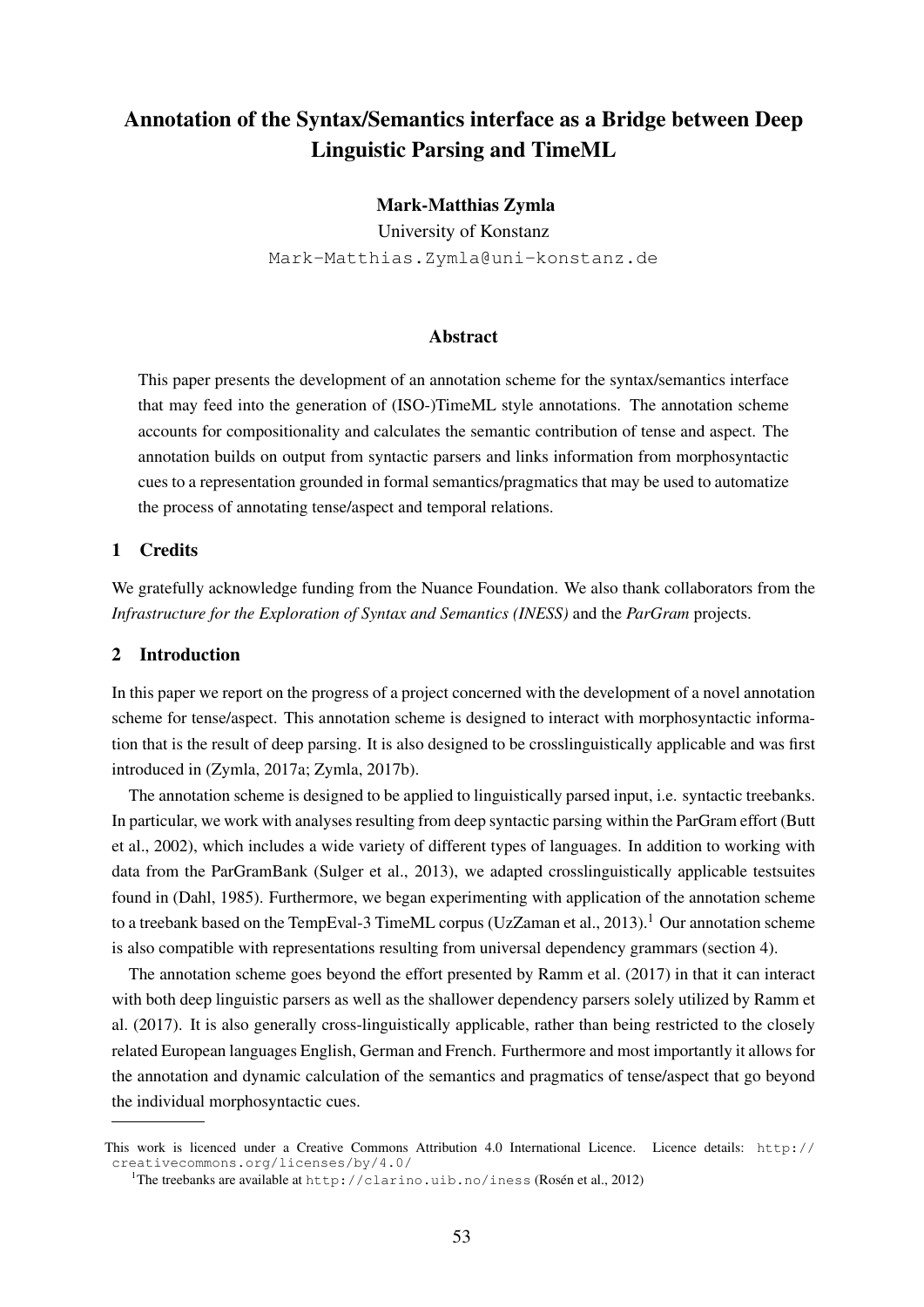However, our annotation scheme is not aimed at replacing existing standardized annotations schemes such as (ISO)-TimeML (Pustejovsky et al., 2003), but rather aims at bridging a gap between TimeML style annotations and the actual morphosyntactic cues about tense/aspect found crosslinguistically. The original TimeML corpora (TimeBank (Pustejovsky et al., 2003)) and TempEval3 (UzZaman et al., 2013)) provide semantic annotation in terms of temporal links. However, it is difficult to test predictions concerning the mapping from form to meaning based on the syntax/semantics interface provided in TimeML.

A notable innovation of the annotation scheme presented here is that it distinguishes between several layers of semantic (and pragmatic) reasoning by calculating annotations at three different tiers. In the first two tiers abstract meaning concepts are calculated directly from the morphosyntactic input. Tier 3 then relates the calculated semantic concepts to the actual (explicit or implicit) temporal context. This dynamic annotation scheme consists of two parts: the syntax/semantics interface, a rule-based system that maps syntactic information onto abstract semantic properties and, secondly, a layer that describes the temporal ordering of eventualities. This is explained in detail in section 3.

The subordinated goal in this paper is to explore the benefits of a bi-directional pipeline between TimeML corpora and our annotation scheme. For this pipeline we take inspiration from the Reichenbachian Tense Markup Model (RTMML) (Derczynski, 2016) and other work whose goal is to incorporate (neo-)Reichenbachian tense semantics, e.g., Gast et al. (2016). This means that we provide a semantic annotation that restricts the relations between speech time, reference time and run time of any given event expressed by a verb form (section 5).

The goals of our project are thus two-fold: The first goal, which has been in the focus of the project up to now, is to provide a cross-linguistically valid annotation scheme for the syntax/semantics interface that takes into account the current state of the art with respect to formal semantics (see Tonhauser (2015) for an overview). The current goal is to improve upon the linguistically motivated temporal relation typing and to thus contribute to the growing system of ISO-compliant temporal annotations.

#### 3 Development of the Annotation Scheme

Our annotation scheme is loosely based on the Reichenbachian tradition (Reichenbach, 1947). In the Reichenbachian framework tenses are categorized by means of three different kinds of points/intervals in time. First, the speech time S corresponds to the moment of utterance. Second, the reference time R encodes a time a given utterance refers to. Third, the event time E describes the time during which an event takes place. Example (1) illustrates a subset of the tenses proposed in Reichenbach's system. In simple tenses the reference time and the event time overlap and are related to the speech time in a straightforward fashion via *anteriority*, *posteriority* or *overlap*. The need for the reference time especially arises due to constructions such as the *past perfect*, which is used when talking about events that happened before a certain point in the past. The Reichenbachian system treats the past perfect as one tense. To achieve a more flexible system, it can be translated into an interval calculus, where E,R and S are intervals  $t, ...t^n$  and the relations  $(\prec, -)$  between these points are what we define as tenses (Comrie, 1985). Thus, the annotation of the past perfect results in two separate tenses with a specific relative order – a result of the underlying semantic composition — as shown in the XML annotation of the semantic representation (2) in terms of temporal relations (trel).<sup>2</sup>

<sup>&</sup>lt;sup>2</sup>TimeML utilizes TLINKs to express temporal relations between elements (events,temporal expressions). However, our trels are distinct from TLINKS. There are two main reasons: i) the trels may express sets of relations (see *future perfect*), ii) the trels may express a relation between variables and/or concrete temporal elements.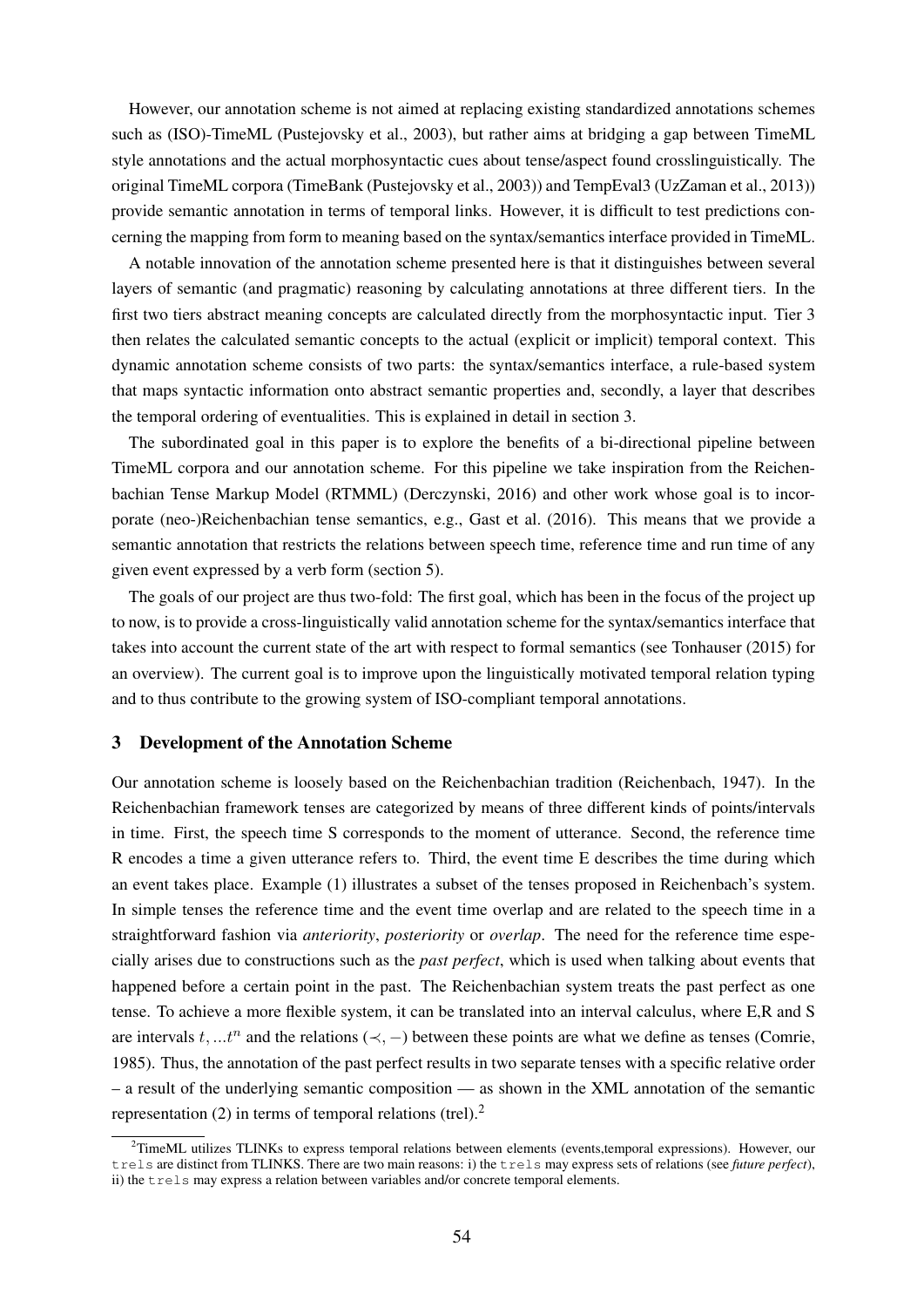(1) simple past:  $E - R \prec S$ simple present:  $S - E - R$ simple future:  $S \prec E - R$ past perfect:  $E \prec R \prec S$ present perfect:  $E \prec S - R$ future perfect:  $S \prec E \prec R$ ,  $S - E \prec R$ ,  $E \prec S \prec R$ 

### (2) Sample annotation – Representation

a. (Yes), I had met Peter.

| $<$ doc time="now"/ $>$                                        |             |
|----------------------------------------------------------------|-------------|
| $\langle$ timeref xml:id="t0" target="doc_time"/>              |             |
| $\lt$ timeref xml:id="t1" target="#token2"                     |             |
| tense abstract="past" semantics=" $r2$ "/>                     | had         |
| $\langle$ event xml:id="el" target="#token3">                  | met         |
| $\langle - $ conceptual description $\rightarrow$              |             |
| $\langle$ concepts xml: $id = "c0"$                            |             |
| $\langle$ tense="past"/> $\langle$ /concept> $\langle$ /event> |             |
| $\langle - $ temporal realization $-\rangle$                   |             |
| $\langle$ trel xml:id="rl" relation="el $\langle$ tl"/>        | $E \prec R$ |
| $\langle$ trel xml:id="r2" relation="t1 $\langle$ t0"/>        | $R \prec S$ |
|                                                                |             |

At the center of the annotation scheme is the mapping from syntax to semantics. The first layer of the annotation maps morphosyntactic elements onto abstract semantic exponents (Tier 1) as per the tense system introduced above. For example, the overt morphosyntactic cues express past in (3a), present in (3b) and non-past in  $(3c)$ .<sup>3</sup> In a second layer, semantic components can be combined to construct new meanings not (necessarily) encoded in the parts they were derived from (mimicking compositionality, but more powerful) in a rule-based system (Tier 2). This is necessary for examples like (4b), which presupposes that the verbal predicate is directly or indirectly pluralized (NUM pl). In this case, (4b) is pluralized indirectly by virtue of the plural object.

Tiers 1 and 2 form a set of implication rules. These rules generate abstract meanings, in the sense that they are not yet anchored to a time line. (4b) is analyzed as a habitual imperfective in (4b), while (4c) is non-past with an explicit reference time introduced by the adverbial 'tomorrow' ((4c)). This reference time is integrated in Tier 3, which weaves the Tier 1 and 2 information into the explicit and implicit context. Tier 3 also serves as the locus for pragmatic reasoning and contains so-called compatibility rules since it relies on the compatibility of the overt morphosyntactic cues and the given context.

|     | $(3)$ a. John left. | b. John build-s houses.                                                                                                                                                               | c. John komm-t morgen an. |  |
|-----|---------------------|---------------------------------------------------------------------------------------------------------------------------------------------------------------------------------------|---------------------------|--|
|     |                     |                                                                                                                                                                                       | John arrive-Pres tomorrow |  |
| (4) |                     | a. TENSE past $\rightarrow$ TEMP-REF 'past' : $\lambda t \cdot t \prec t_0$                                                                                                           | Tier 1                    |  |
|     |                     | <b>b.</b> TENSE pres: $\lambda t . t \circ t_0 \wedge \text{NUM } 'p1'$ : $\lambda e. pl(e) \rightarrow$<br>ASPECT 'imperfective' A A-RESTR 'habitual' <sup>4</sup>                   | Tier 2                    |  |
|     |                     | c. TEMP-REF 'non-past': $\lambda t \cdot t \nless t_0 \wedge$ TIMEREF tomorrow (t <sub>1</sub> ) $\otimes$<br>TEMP-REF 'tomorrow': $\lambda t \cdot t \nless t_0 \wedge t \subset t1$ | Tier <sub>3</sub>         |  |

The annotation scheme was developed with two goals: First, to provide a representation of temporal semantic properties in compliance with formal linguistic research. Second, to provide a framework for the research on crosslinguistic semantic variation. We push the idea behind parallel treebanks as for example in the ParGram project (Butt et al., 2002) and the alignment of parallel corpora based on

<sup>&</sup>lt;sup>3</sup>All rules are language specific and illustrate cross-linguistic variation in the mapping from form to meaning.  $\rightarrow$  = implication rule,  $\otimes$  = compatibility rule; TENSE = morphological tense, TEMP-REF = semantic tense, NUM = semantic verbal number, ASPECT = Viewpoint, A-RESTR = viewpoint interpretation (e.g., progressive, habitual ...).

<sup>&</sup>lt;sup>4</sup>We omit a formal representation for reasons of space. See (Ferreira, 2016).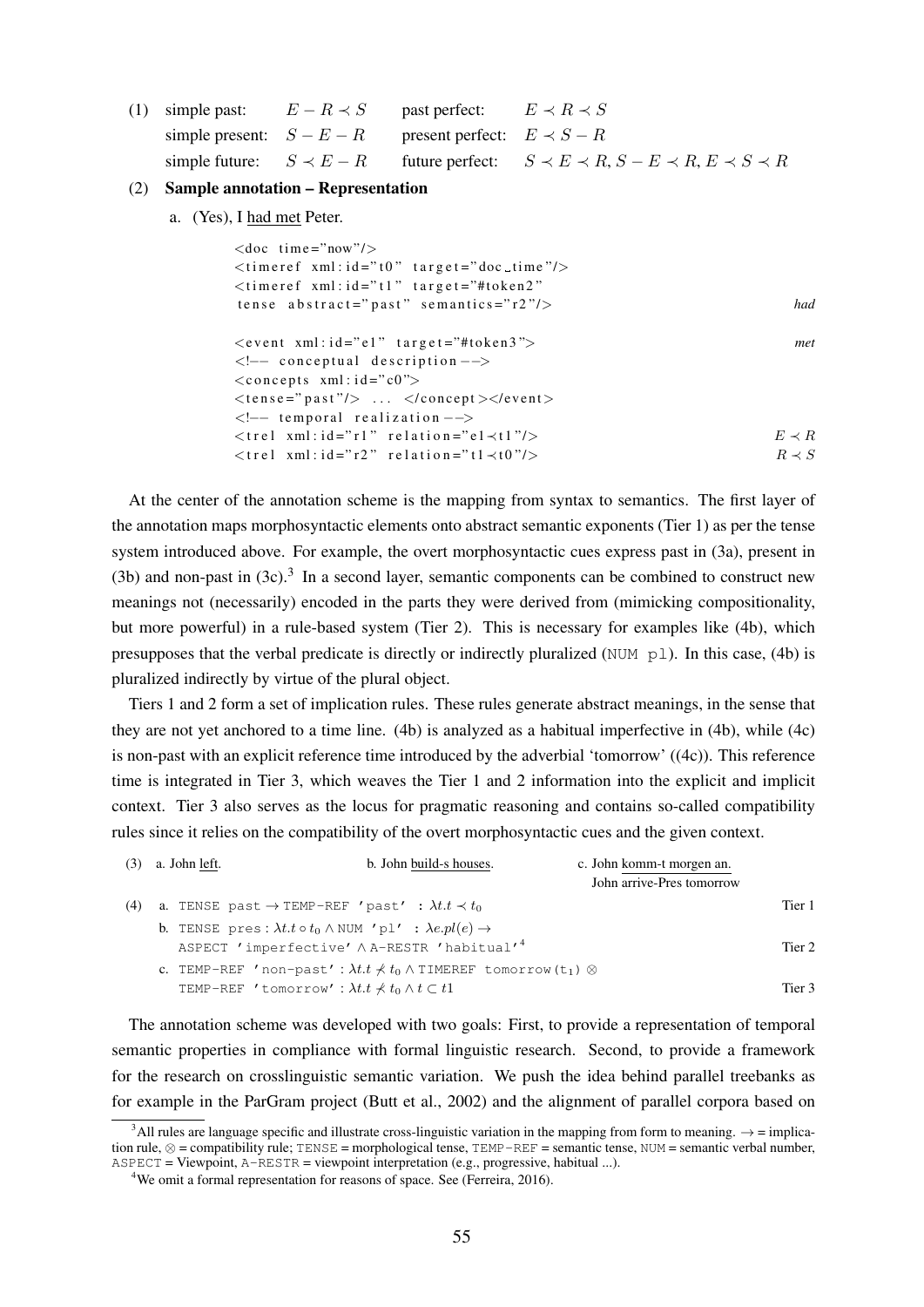their morphosyntax, semantics and pragmatics. As of now, parallel corpora are mostly aligned based on morphosyntactic properties. However, our annotation of the syntax/semantics and pragmatics interface allows for a more fine-grained alignment and thus provides a valuable way forward for cross-linguistic research based on semantically parallel corpora.

#### 4 Normalization Across Syntactic Parsers

One of our main goals is to provide a pipeline between a semantic annotation and syntactic treebanks. For this purpose, we work with an explicit syntax and semantics. We exemplify this in terms of representations derived from the deep linguistic XLE parsers based on LFG (Lexical Functional Grammar), in particular the f(unctional)-structure, which is a syntactic representation that encodes grammatical functions (subject, object, complement) and functional information (e.g., tense, aspect, mood) (Crouch et al., 2017; Bresnan et al., 2015). We can also work with universal dependencies  $(UD)^5$ , where dependencies correspond to grammatical functions in LFG and UD features correspond to functional information. The two representations are illustrated in Figure 1 (UD on the left, LFG on the right). Both of these syntactic structures are mappable onto a conceptually equivalent computational structure. We work with a normalization whereby each token of the UD parse corresponds to an entry in a hashmap which contains a list of dependencies and/or features as value. Figure 1 illustrates the normalization of the UD structure adding UD morphosyntactic features.6



Figure 1: Universal dependency structure normalization

#### Sample annotation – Rules

```
#q AUX #h VerbForm Fin \wedge #h Tense Past \rightarrow(#h) TIMEREF past(t): \lambda t \cdot t \prec t_0#g VerbForm Part \wedge #g Tense Past \wedge #g AUX (#h) TIMEREF past(t) \rightarrow(#g) TEMP-REF 'past': \lambda t'.t' \prec t
```
Figure 2: UD structure annotation

Based on this internal structure the INESS query language (Rosén et al., 2012) that is used to identify syntactic paths in treebanks has been modified to identify elements for annotation. The object of annotation are (sets of) syntactic properties which are expressed in terms of tree paths from the verbal spine

<sup>5</sup> http://universaldependencies.org/. We use the Stanford CoreNLP parser (Chen and Manning, 2014)

<sup>&</sup>lt;sup>6</sup>The idea of the normalization is based on Unhammer (2010). It does not map f-structures and dependency structures on to a formally equal representation, but onto a representation that may be annotated in the same manner. The endeavor of translating f-structures faithfully to dependency structures is discussed in Meurer (2017).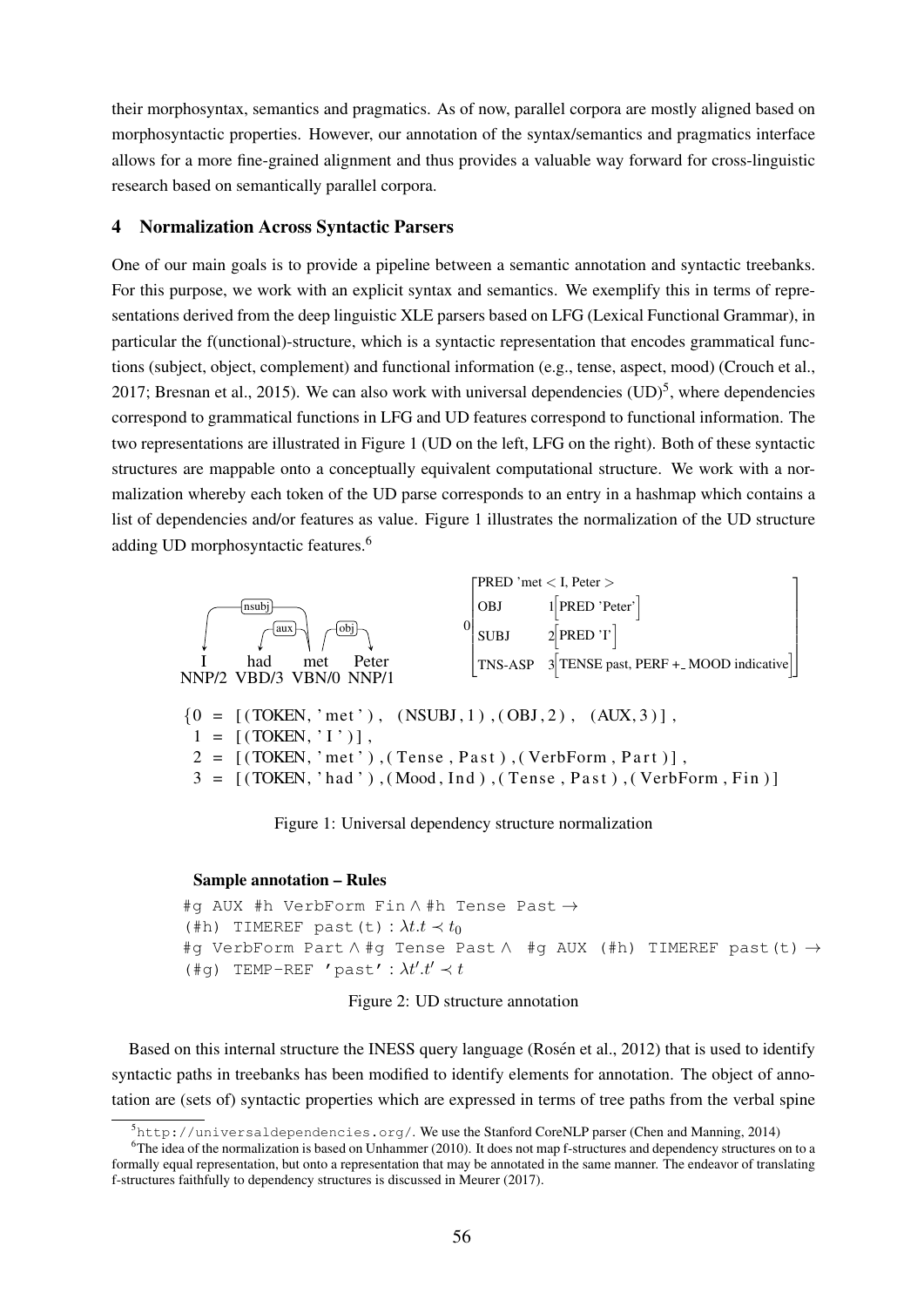(the root element) to the appropriate morphosyntactic feature. In Figure 2 partial syntactic structures (UD heads, f-structures) are identified via variables ( $\#q-\#o$ ). For example the expression  $\#q$  AUX  $\#h$ VerbForm Fin refers to any UD head which stands in an AUX relation with another head with the UD feature VerbForm Fin. Inside a single rule query variables retain their instantiation, thus the second conjoint of the first rule in Figure 2 can be abbreviated. Semantic elements are associated with a specific head, e.g., (#h) TIMEREF past(t): $\lambda t \cdot t \prec t_0$  tells us that each distinct head that is bound by the variable #h (in this case only one if we only consider the sentence in Figure 1) introduces a temporal variable that is restricted to a time that is in the past of the speech time  $t_0$ . The second rule in Figure 2 introduces a second tense that is relative to the auxiliary tense.

#### 5 Treebank Annotation — Worked Examples

Table 1 shows statistics on our material with respect to languages, number of sentences, rules (Tier 1 and Tier 2) and compatibilities (Tier 3) for our work concerning just the past tense. Overall 764 sentences in 10 languages were considered. Table 1 shows that the complexity of the syntax/semantics interface with regard to past tense is straightforward in terms of implication rules. However, most sentences are contextually further restricted explicitly (e.g., via temporal modifiers) or implicitly (via context).

The annotation scheme was first developed through sentence level annotations with the idea to provide a qualitatively sound and comprehensive semantic annotation of linguistic categories. For this purpose we produced a treebank based on the typological work by Dahl (1985).

|                                     | Total | <b>German</b> | <b>Italian</b> | <b>Polish</b> | Urdu | <b>Indonesian</b> |
|-------------------------------------|-------|---------------|----------------|---------------|------|-------------------|
| Sentences                           | 196   |               | 50             | 45            |      | 48                |
| Implication rules $\vert 9 \rangle$ |       |               |                |               |      |                   |
| Compatibilities                     |       |               | 39             | 34            | 36   |                   |

Table 1: Annotation of the Past Tense

The annotation consists of two sets of rules with different felicity conditions to distinguish semantic and pragmatic processes. Implication rules provide more general but robust meanings derived from the morpho-syntactic input and semantic construction rules (Tier 1 and 2), while compatibility rules anchor meanings in the implicit and explicit context (Tier 3). From another perspective, semantic (i.e. Tier 1 and Tier 2) rules cover meaning grammaticalized in linguistic categories and compatibility (i.e. Tier 3) rules define restrictions implicit in the context or stated by lexical elements (i.e. temporal modifiers). Consequently, Tier 1 and Tier 2 rules generate a context independent, abstract semantic representation that is mapped onto actual contexts by means of the third tier.

Our data shows that two main Reichenbachian relations are relevant:  $E \prec S$  and  $E \prec R \prec S$ . These are a simple temporal backshift of an event (E) or an iterated backshift which situates the event in the past of a past reference point  $(R)$ .<sup>7</sup> German and Italian express the simple past in two variants: past tense or present perfect morphology. Urdu distinguishes between perfective and past tense morphology (hence the difference in f-structural analysis). Indonesian usually does not specify tense morphologically and requires contextual inferences, but optionally uses perfect auxiliaries to express semantic past tense and iterated past tense.

In (5) a slice of the possible cross-linguistic variation in the expression of the iterated backshift  $E \prec$ 

 $\overline{Y}$  E,  $R \prec S$  (simple past) and  $E \prec R$ , S (present perfect) are subsumed under under  $E \prec S$ .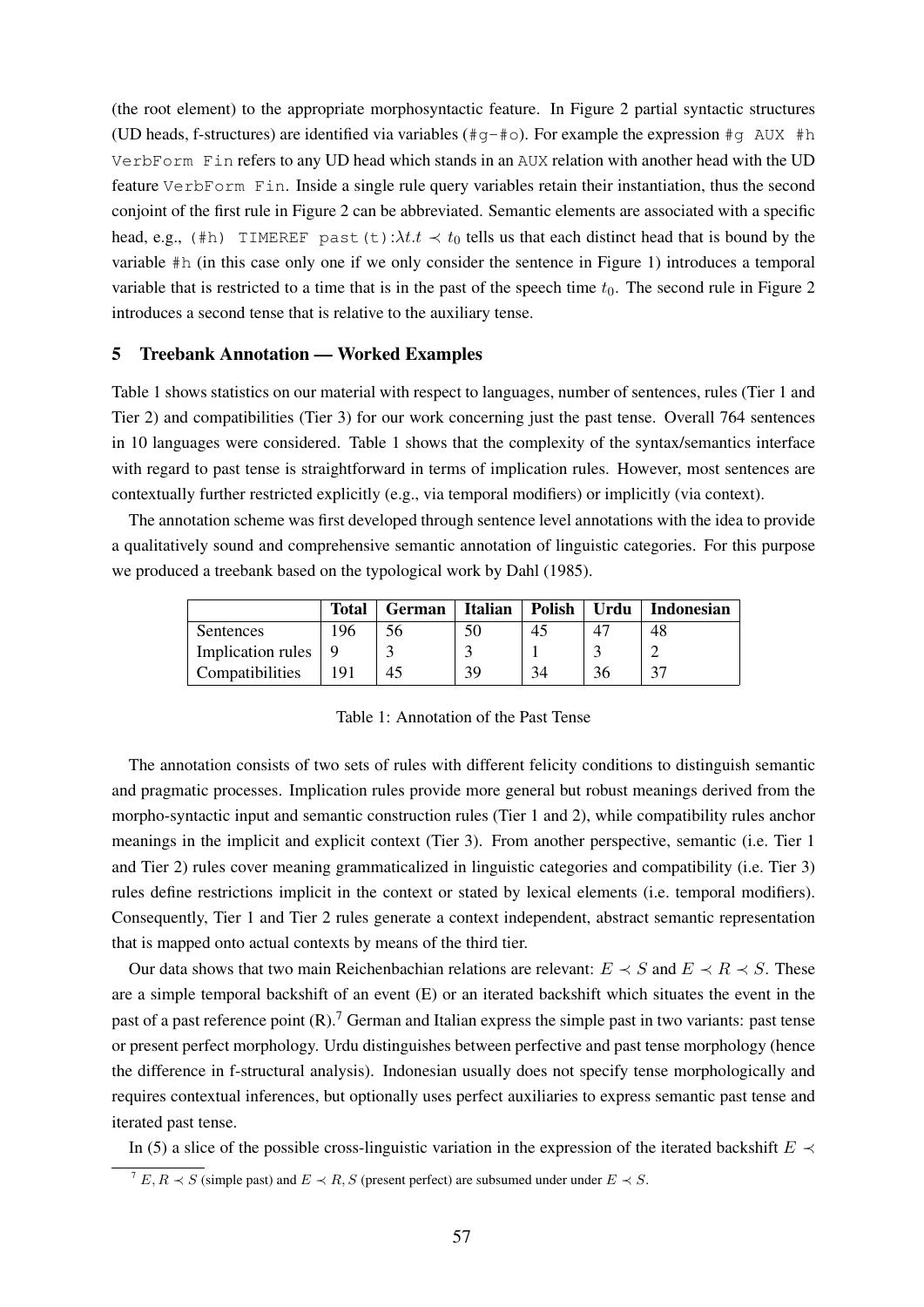$R \prec S$  is illustrated.<sup>8</sup> Both English (5a) and Urdu (5b) may be considered variants of the prototypical *past perfect*. In contrast, tenseless Indonesian (5c) only optionally employs iterated perfect markers.

| a. (Yes), I had met Peter.                                                                                                    |                                                                                | $\begin{bmatrix} \text{TNS-ASP} \\ \end{bmatrix}$ [TENSE past, PERF +]           |
|-------------------------------------------------------------------------------------------------------------------------------|--------------------------------------------------------------------------------|----------------------------------------------------------------------------------|
| b. (hãã), mãi piter=se milaa<br>thaa.<br>$(yes)$ , I Peter=with meet. Perf be. Past                                           |                                                                                | $\begin{bmatrix} \text{TNS-ASP} & \text{[TENSE past, ASPECT prv]} \end{bmatrix}$ |
| c. (ya), saya sudah pernah ber-temu dengan Peter<br>(yes), 1st already $\overline{ever}$ MID-meet with Peter                  | $\begin{bmatrix} TNS-ASP \end{bmatrix}$ $\begin{bmatrix} PERF + \end{bmatrix}$ |                                                                                  |
| $\lt$ timeref xml:id="t3" target="#token15"/>                                                                                 |                                                                                | had                                                                              |
| $\le$ event xml: id="e2" target="#token16"><br>$\langle -\rangle$ conceptual description $\langle -\rangle$ $\langle$ /event> |                                                                                | met                                                                              |
| $\langle$ trel xml:id="r3" relation="e2 $\prec$ t3"/>                                                                         |                                                                                | $E \prec R$                                                                      |
| $\langle$ trel xml:id="r4" relation="t3 $\langle$ t0"/ $\rangle$                                                              |                                                                                | $R_{met} \prec S$                                                                |
| $\langle$ trel xml:id="r5" relation="t3=t2" />                                                                                |                                                                                | $R_{met} = R_{came}$                                                             |

(5) [Q: When you came to this place a year ago, did you know Peter? ]

Our annotation system takes the possibility of cross-linguistic morphosyntactic variation into account by providing a combination of "translational" (Tiers 1 and 2) and inferencing rules (Tier 3). These rules calculate a formal semantic representation of temporal relations from information provided by deep linguistic parsers like the LFG systems or from UD representations. For Urdu and English, the morphosyntactic cues themselves provide a clear reading of iterated backshift (past perfect). In contrast, these temporal relations must be calculated via inferencing depending on the previous context for the tenseless language Indonesian. However, the end result is parallel in its meaning as expected.

#### 6 Summary and Conclusion

Overall, our annotation scheme provides insights into the syntax/semantics interface by specifying rules as to how morphosyntactic material expresses semantic tense/aspect categories directly and indirectly across languages. This allows for an abstraction over distinct morphosyntactic material with respect to semantic analysis and is an important requirement for a crosslinguistically valid annotation of the syntax/semantics interface. Currently, there are two main approaches to integrating semantic annotations of tense/aspect into TimeML. First, encode semantic variables directly as TIMEX in the annotation (Gast et al., 2016). Second, use a tense/aspect annotation that is independent of the TimeML standard (but compliant with the relevant ISO norms) that serves as a preprocessing step (Derczynski, 2016). In the spirit of the latter, we have developed a neo-Reichenbachian annotation. The system consists of three tiers, whereby the first two tiers comprise of default (Tier 1) and constructed (Tier 2) meanings generated from a robust rule system. The role of the Tier 3 annotation is to resolve ambiguities to the point where explicit TimeML compliant temporal relations may be specified – a process that at this point still requires human assistance. In sum, we present a system that provides: i) crosslinguistically motivated insights into semantic properties of tense/aspect; ii) the possibility of systematically abstracting over crosslinguistic variation; iii) a bridge between deep linguistic parsing and interoperable semantic annotation schemes such as TimeML. This allows us to broaden the research perspectives for qualitative linguistic research by providing tools that allow for the quantitative testing of qualitative predictions.

<sup>&</sup>lt;sup>8</sup>PERF + = perfect construction;  $prv$  = perfective; MID = middle voice